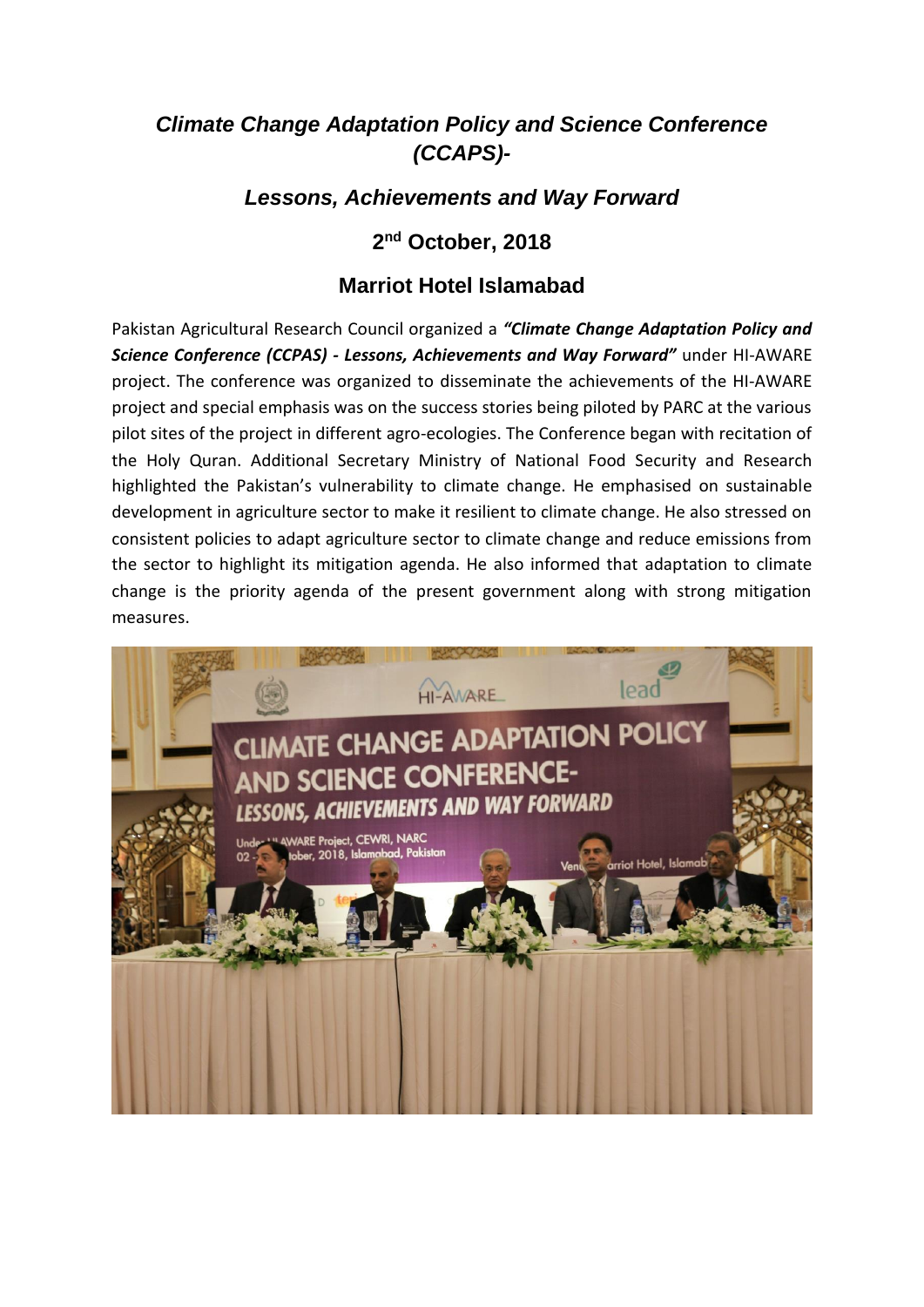The Project In-charge, Dr. Bashir Ahmad, gave an overview of the project highlighting the achievements and success stories particularly the development of piloting sites, up-scaling of the pilot activities. Dr. Phillippus Wester, shared the key messages of the HI-AWARE project. He shared with the audience that even an increase of 1.5 degrees is alarming and glaciers of the HKH region will shrink by 36% at this much increase in temperature by 2100. The Director General of the ICIMOD was represented by the county representative of Pakistan, Dr. Abdul Wahid Jasra. Dr. David Molden specifically highlighted that the PARC component of the HI-AWARE was most vibrant in the region and appreciated the contributions of PARC team to the joint mutual human cause of minimizing the impacts of climate change.



Special Advisor on Climate and Meteorology, Dr. Qamar Zaman, highlighted the achievements of Government of Pakistan in tackling climate change including formation of a dedicated Ministry for Climate Change, National Climate Change Policy, National Water Policy, and National Forest Policy etc. He also mentioned that adaptations in agriculture and water sector are crucial for sustainable development of the country.

Mr. Nisar A. Memon Ex- Minister and Senator acknowledged the contributions of HI-AWARE project and PARC in climate change impacts, pilots and sensitizing the implications of climate change for water and agriculture sectors in Pakistan. He focused on governance related issues which are hampering the sustainable development of the country. He said that National Forest Policy and the plan to plant 10 billion trees in next five years will be instrumental in bringing change in the country if implemented in their true spirit. He also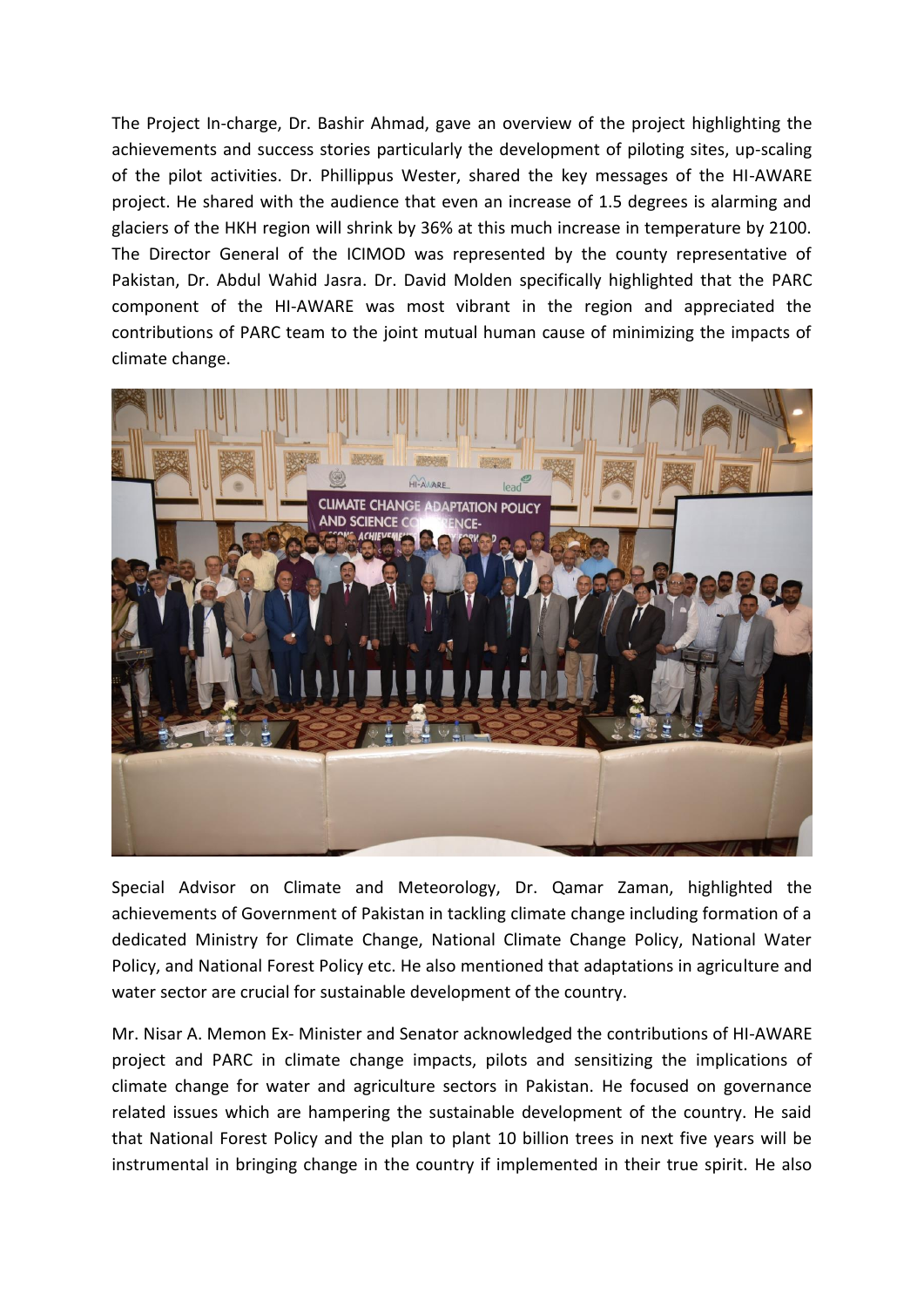stressed on reducing vulnerabilities in the region due to governance issues. He also emphasized on building of institutional capacity and infrastructure to reduce vulnerabilities. Video message of Bruce Carrie-Alder, Program Leader, CARIAA, International Development Research Centre (IDRC) was telecasted.

The inaugural session of the conference was close with the vote of thanks from Chairman Pakistan Agricultural Research Council, Dr. Yusuf Zafar  $T_{\text{L}}$ . He also informed audience that up-scaling of PARC tested technologies under HI-AWARE and other projects are underway. He specifically mentioned solar water pumping schemes in Gilgit-Baltistan and initiative of 30,000 solar pumping systems by Government of Pakistan. He thanked CARIAA IDRC for providing this funding opportunity which has been successful. He also appreciated CIMOD leadership role in regional coordination.

The technical sessions were chaired Ex-Minister Nisar A. Memon and Ali Tauqeer Sheikh, CEO LEAD Pakistan. Dr. Arthur Lutz, Dr. Biemans Hester, Dr. Bashir Ahmad, Mr. Zeeshan Tahir Virk, Mr. Zakir Hussain Dahri, Dr. Muhammad Munir Ahmad, Mr. Debabrat Sukla and Mr. Khalid Jamil presented finding of HI-AWARE project which covered as:

- Even 1.5 Degrees is Too Much Rising temperatures and wetter futures in South Asian glacier and snow-fed river basins
- **Too Hot to Bear - Concerted efforts needed to address urban heat in South Asia**
- **More Severe Floods in the Indus, Ganges and Brahmaputra Basins Likely in the Future**
- Mountain Water Resources Crucial for Agriculture in the Indus Basin, Less So in the Ganges and Brahmaputra Basins
- **Socio-economic Development, not Climate Change, the Main Driver of the Future Water Gap in the Indus, Ganges and Brahmaputra Basins**
- Socio-economic Development, not Climate Change, the Main Driver of the Future Water Gap in the Indus, Ganges and Brahmaputra Basins
- Changing Faces of Vulnerabilities Major climatic and socioeconomic drivers in the HKH Region
- Changing Genderscapes In the Hindu Kush Himalaya, but Unchanging Institutions and Policies
- Climate Smart Water Management Vital for Sustainable Agriculture in South Asia
- Moving to Adapt Migration and adaptation to environmental stress in the Gandaki, Upper Ganga, Indus and Teesta River Basins
- People's Perceptions of Critical Climate Stress Moments in the Indus, Ganges and Brahmaputra (IGB) River Basins
- Adapt Before It's Too Late -Adaptation pathways in the Hindu Kush Himalaya
- Working Towards Effective Adaptation
- Contributions from HI-AWARE pilots to enhancing climate resilience in the HKH region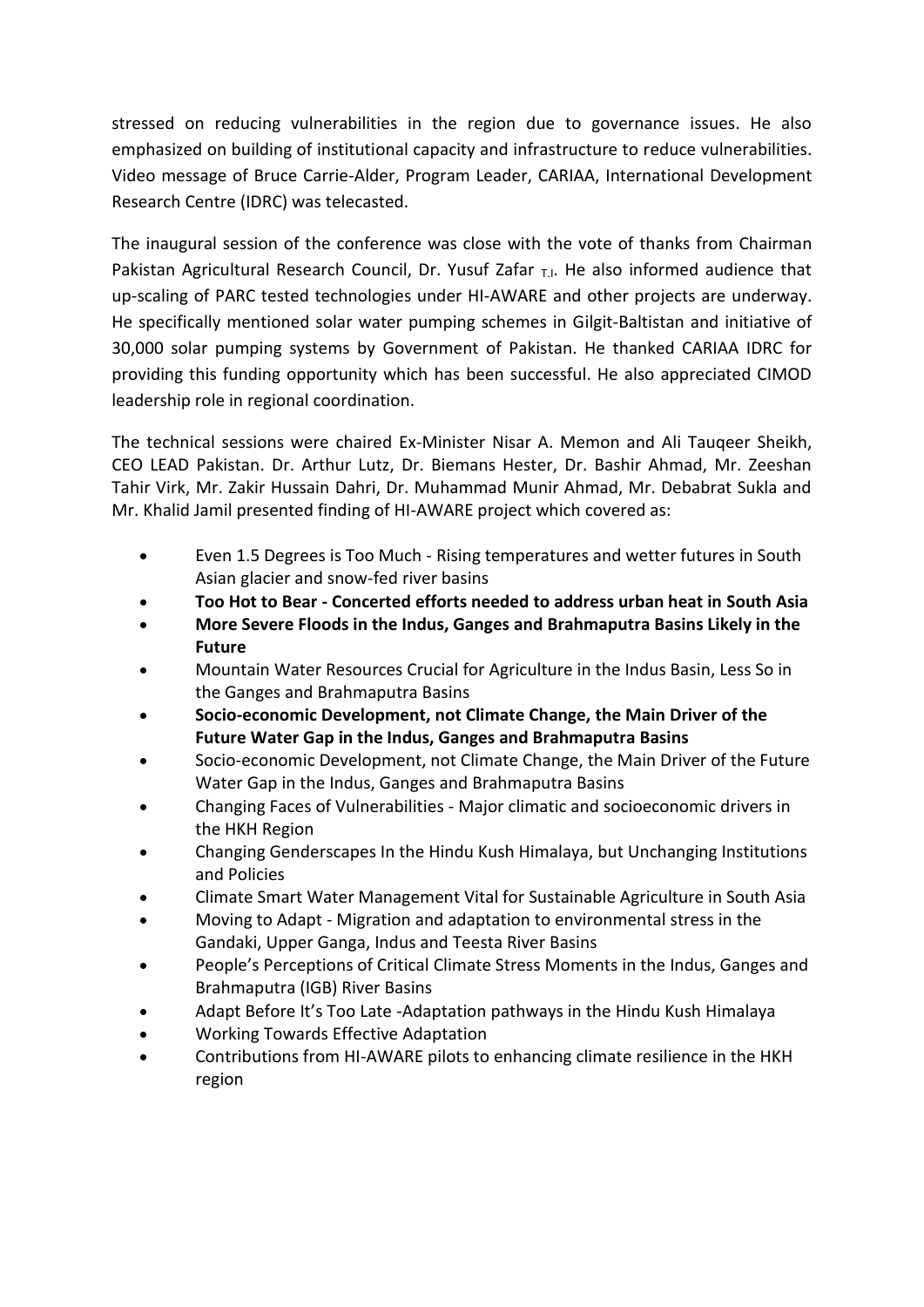Parliamentary Secretary Climate Change Ms. Rukhsana Naveed appreciated HI-AWARE efforts and contribution in climate change impact assessment and adaptation to improve resilience.

Member Climate and Food Security, Planning Commission of Pakistan Dr. Muhammad Azeem Khan showed keen interest in HI-AWARE finding for climate resilient planning of the Pakistan.



The conference was well represented by Government Organization from federal and all provinces, NGOs, Universities, print and electronic media. There were participation from Government Organization (41) including Federal Ministries of Planning and Reforms, Climate Change, Water, Food security, Alternate Energy, Information and Provincial ministries of Planning, Irrigation, Water Management, Agriculture etc. of Punjab, Sindh, Balochistan, KPK, Gilgit Baltistan and AJK). Development Agencies like World Bank, Asian Development Bank, Japan International Cooperation Agency (JICA), UNDP, UNIDO also participated and shown keen interest in HI-AWARE findings and outcomes. There were about 20 NGO's (Lead Pakistan, WWF, IUCN, Helvetas, Red Crescent, AKAH, NRSP, AKRSP, FOCUS, AKDIAN). Academian's from National University of Defence (NUST), COMSATS University Islamabad, Arid University Rawalpindi, University of Agriculture Faisalabad, Engineering University Lahore etc. participated.